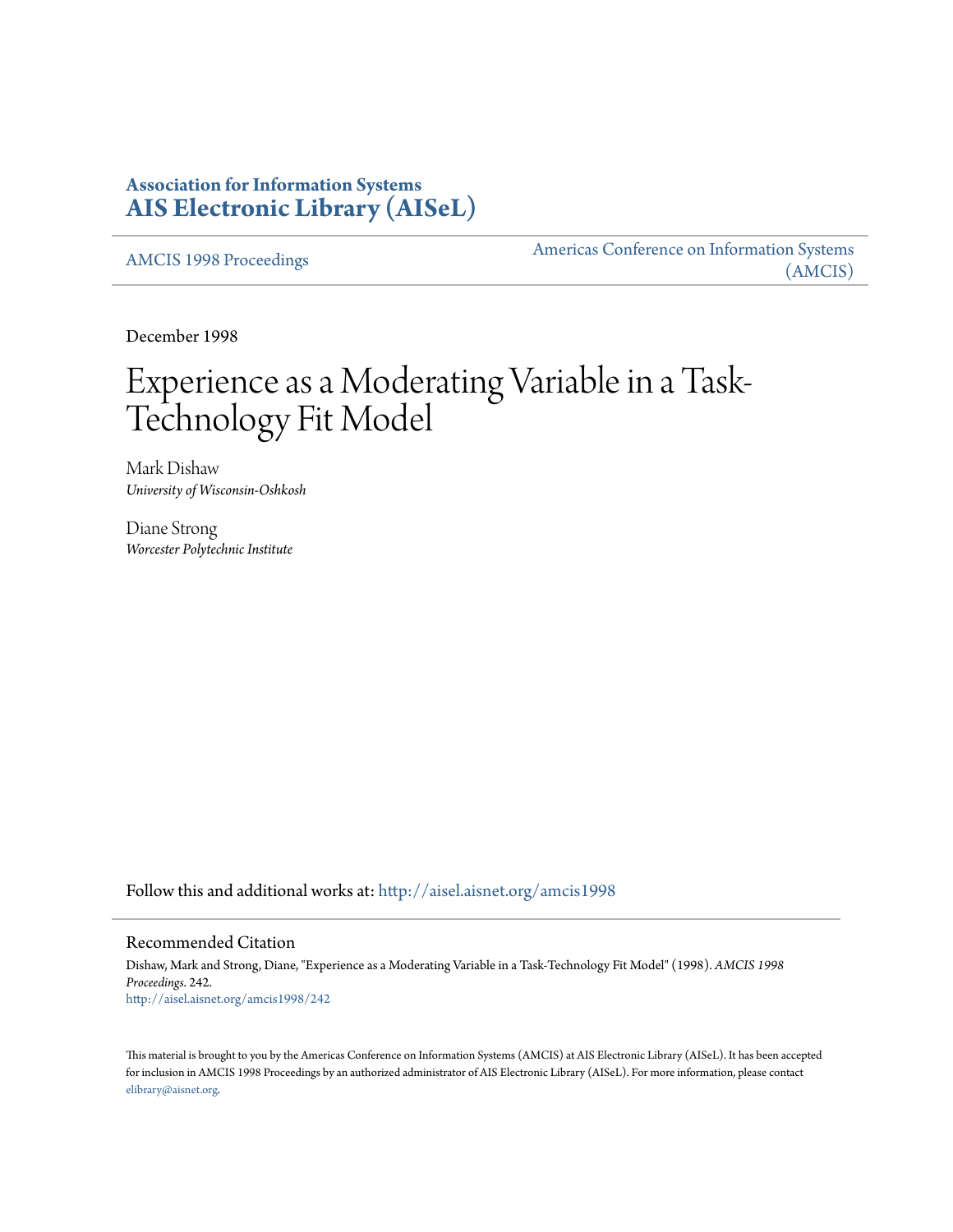# **Experience as a Moderating Variable in a Task-Technology Fit Model**

## **Mark T. Dishaw**

College of Business Administration University of Wisconsin–Oshkosh

#### **Diane M. Strong**

Department of Business Worcester Polytechnic Institute

# **Abstract**

*We test the addition of experience with maintenance tools and with the maintenance task to our previously tested task-technology fit model for software maintenance tool use. Tool experience is significant as both a main and moderating effect, but task experience adds little to the explanatory power of the model.*

#### **Introduction**

Task-technology fit (TTF) is the matching of the capabilities of the technology to the demands of a task. A task, in the TTF literature, is an activity to be accomplished by a knowledge worker. Tasks can be of a problem-solving nature, e.g., auditing or software maintenance, or of a decision-making nature. Technology, also referred to as tools, includes a wide range of information technologies including hardware, software, data, user-support services or any combination of these (Goodhue and Thompson, 1995). A fundamental argument of a TTF model is that a software tool will be used if the functions available to the user support the activities of the user.

In previous research, we tested a TTF model for software maintenance tool usage (Dishaw and Strong, Forthcoming). The independent variables in our research model were software maintenance task characteristics, software maintenance tool characteristics, and the fit between the tool and task characteristics. The dependent variable was tool usage.

Our research model, shown in Figure 1 with the two new experience variables tested in this paper, was constructed from three models from the general MIS literature. The Task/Technology Fit Model (Goodhue, 1988b; Goodhue, 1992) provides the basic framework for examining tool usage. The TTF model, however, is general and does not address either a specific task or technology. To adapt the TTF model to our research context, we developed a general maintenance task model using the Software Maintenance Model (Vessey, 1986), augmented by software understanding literature (Letovsky, 1987; Letovsky & Soloway, 1986). A software maintenance tool functionality model was developed based on the problem solving literature and the Functional CASE Technology Model (FCTM) (Henderson & Cooprider, 1990). The integration of these models results in a more comprehensive framework relating maintenance task and technology characteristics to software tool usage.



**Figure 1. Research Model**

# **Experience as a Moderator of Task-Technology Fit**

In our revised model, fit is moderated by an individual maintainer's experience with the task and the technology. Fit between task and technology may differ by individuals. For example, fit may be moderated by prior experiences of maintainers. For this reason, some versions of the TTF model have included individual characteristics as a moderating variable (Goodhue, 1992). For this study, the relevant individual characteristic variables are prior experience with both tool and task.

On the tool side, this focus is suggested by studies showing that experience or familiarity with software tools has a positive

correlation with usage (Davis, Bagozzi & Warshaw, 1989; Guinan, Hopkins, & Cooprider, 1992). The concept that past behavior is a good predictor of future behavior is well established in the psychology and organizational behavior literature, e.g., (Robbins, 1997; Schuler & Jackson, 1996). Tool use is a behavior. As such, it is likely to be repeated unless there are negative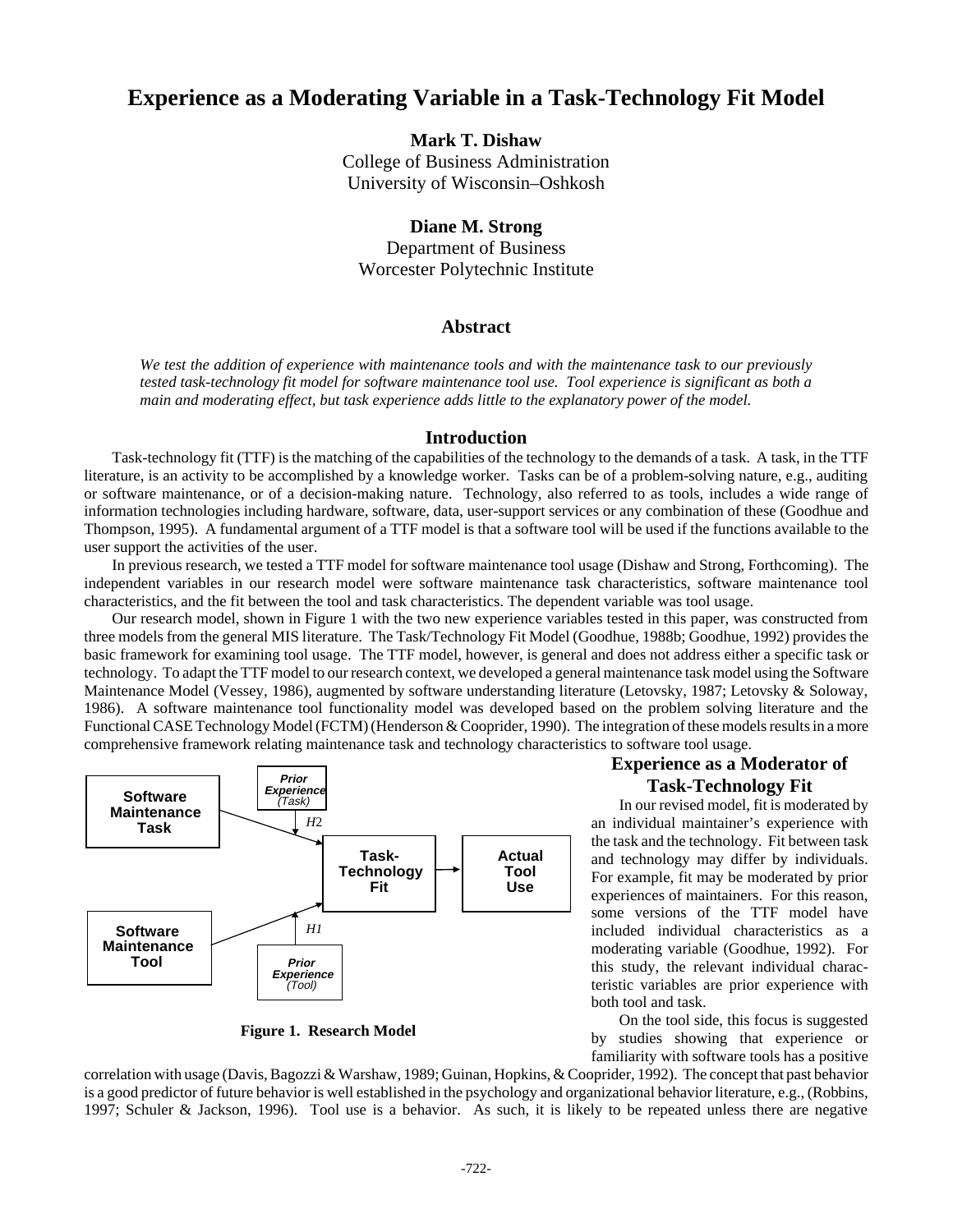consequences from doing so. As shown in Figure 1, experience with maintenance support tools is posited to moderate the fit relationship with technology characteristics, as follows:

Hypothesis 1) Greater experience with tools is associated with higher use of tools than explained by the TTF model alone.

On the task side, the argument for the effect of task experience is less clear. For this study the relevant maintenance task experience is experience with maintaining the particular system that is the focus of the maintenance project. Tool vendors and supporters argue that tools help compensate for lower task experience, e.g., tools can help with initial understanding of a software system. According to this argument, maintainers with less experience with the system they are maintaining would more likely benefit and expect positive benefits from using tools, while more experienced maintainers are less likely to turn to tools because they do not need them. There is, however, little solid empirical evidence to support such an argument.

A counter argument is that tools add a level of abstraction to the task, and less experienced maintainers need to more directly gain experience with the system by using manual methods or by talking with others who know the system. This argument is supported by a study of spreadsheet tools that found that users need to be experienced in the task as well as the tool to use the tool effectively (Mackey & Elam, 1992). Thus, while we expect task experience to moderate the relationship between task characteristics and fit, the direction of the effect has been argued in both directions. The following hypothesis, stated with the direction argued by tool vendors, should be considered as an exploratory test:

Hypothesis 2) Lower experience with the task is associated with higher use of tools than explained by the TTF model alone.

# **Research Method**

Three organizations participated in this study. All had large MIS applications groups who expend a large proportion of their annual budgets on software maintenance. Their information systems environments are all based on IBM 390 mainframes running MVS COBOL/CICS applications. All three organizations used commercially available tools such as the Viasoft tool suite or the Microfocus COBOL workbench and its related tools, as well as additional tools for debugging, tracing, and abend analysis. The subjects for the study were working programmer analysts completing their normal maintenance projects from their organization's existing maintenance backlog. The forty-seven subjects completed a questionnaire about the characteristics of their maintenance tools and their experience before starting their project, and a questionnaire about task characteristics and their actual use of maintenance tools after the project.

The hypotheses were tested using linear regression models, as done in previous studies using TTF models. The hypotheses, which propose additional moderating effects in the model, were tested by comparing the regression with the moderating variable, which is an interaction of two main effects, to one without the interaction term (Baron and Kenny, 1986). The addition was assessed using an F test of the significance of the change in  $\mathbb{R}^2$  resulting from the addition of the new interaction variable. Thus, we tested the two sets of regression models, below. Models 1b and 2b tested the significance of adding the moderating effects of tool experience and task experience, respectively. Models 1a and 2a were the models to which they are compared.

```
(1a) ToolUse = \alpha + \beta_1TaskChar + \beta_2ToolChar + \beta_3Fit + \beta_rToolExp +
(1b) ToolUse = \alpha + \beta_1TaskChar + \beta_2ToolChar + \beta_3Fit + \beta_rToolExp + \beta_5ToolChar*ToolExp +
(2a) ToolUse = \alpha + \beta_1TaskChar + \beta_2ToolChar + \beta_3Fit + \beta_4TaskExp + \varepsilon(2b) ToolUse = \alpha + \beta_1TaskChar + \beta_2ToolChar + \beta_3Fit + \beta_4TaskExp + \beta_5TaskChar*TaskExp + \varepsilon
```
#### **Results**

With hypothesis 1 we posit that experience with tools has a moderating effect on the relationship between tool characteristics and fit. The results in Table 1 present our test of this hypothesis. The addition of the interaction term to the base model produces a highly significant improvement in the model indicating that there is a significant moderating effect. The direction of the sign of the beta for the added term, however, is negative. The significant moderating effect supports hypothesis 1, but the direction of the effect fails.

Hypothesis 2 is similar to hypothesis 1 in that it posits a moderating effect for task experience. The results are presented in Table 2. Although the base model produced a significant regression, we do not see a significant improvement in the hypothesized model over the base model. We cannot conclude that task experience produces a moderating effect. Thus, hypothesis 2 is not supported.

#### **Discussion and Conclusion**

The fit model with tool experience included as main and interaction variables (Model 1b) provides the best overall adjusted  $R^2$  produced from our hypotheses tests ( $R^2 = 0.63$ ). This  $R^2$  value is excellent for MIS models measured with field data.